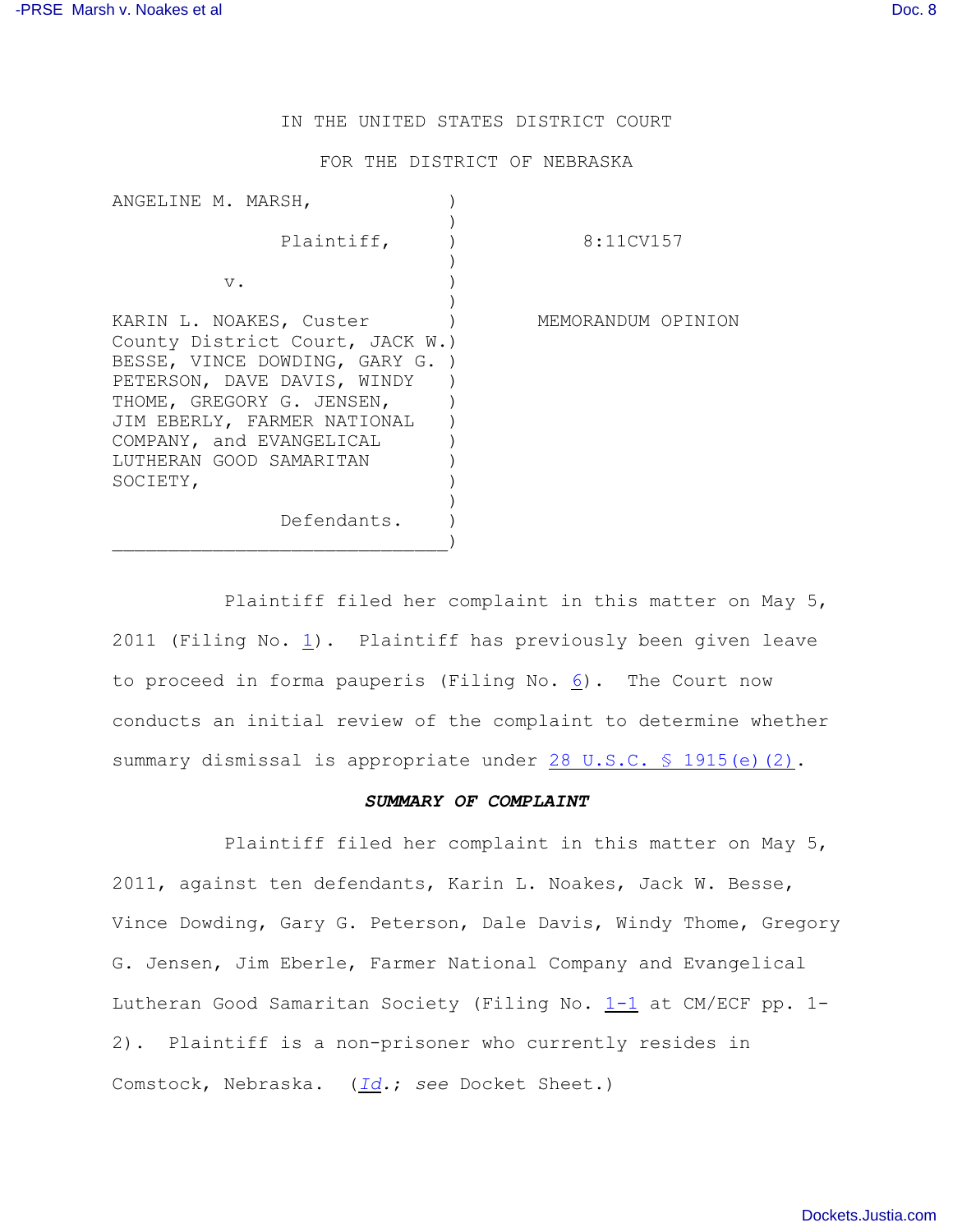Liberally construed, plaintiff alleges that on October 10, 2010, defendants seized and sold her property to pay another person's debt pursuant to a judgment and order for sale issued by the District Court of Custer County, Nebraska (Filing No. [1-1](https://ecf.ned.uscourts.gov/doc1/11312270156) at  $CM/ECF$  pp. 3, 4, 13). Plaintiff claims to possess a "[w]arrenty [sic] deed, the UCC 1 [sic], and a land patent" which establish her interest in the property. (*[Id](https://ecf.ned.uscourts.gov/doc1/11312270156).* at CM/ECF p. 3.) Following the sale, plaintiff sent "legal papers" to defendants and they did not respond. (*[Id](https://ecf.ned.uscourts.gov/doc1/11312270156).*) Plaintiff asks the Court to bring criminal charges against defendants for "commercial trespassing" because they "defaulted and ignored the Land Patent, Warrenty [sic] deed, and UCC1 [sic]." (*[Id](https://ecf.ned.uscourts.gov/doc1/11312270156)*. at CM/ECF pp. 4, 6.) She also seeks the return of the property. (*[Id](https://ecf.ned.uscourts.gov/doc1/11312270156).* at CM/ECF pp. 6, 8.) Plaintiff asserts that this is not a "judicial case," but rather a "Criminal Commercial Complaint." (*[Id](https://ecf.ned.uscourts.gov/doc1/11312270156)*. at CM/ECF pp. 4, 7.)

## *APPLICABLE LEGAL STANDARDS ON INITIAL REVIEW*

The Court is required to review in forma pauperis complaints to determine whether summary dismissal is appropriate. *See* [28 U.S.C. § 1915\(e\)](http://www.westlaw.com/find/default.wl?rs=CLWP3.0&vr=2.0&cite=28+USCA+s+1915%28e%29). The Court must dismiss a complaint or any portion thereof that states a frivolous or malicious claim, that fails to state a claim upon which relief may be granted, or that seeks monetary relief from a defendant who is immune from such relief. [28 U.S.C. § 1915\(e\)\(2\)\(B\)](http://www.westlaw.com/find/default.wl?rs=CLWP3.0&vr=2.0&cite=28+USCA+s+1915%28e%29%282%29%28B%29).

A pro se plaintiff must set forth enough factual

 $-2-$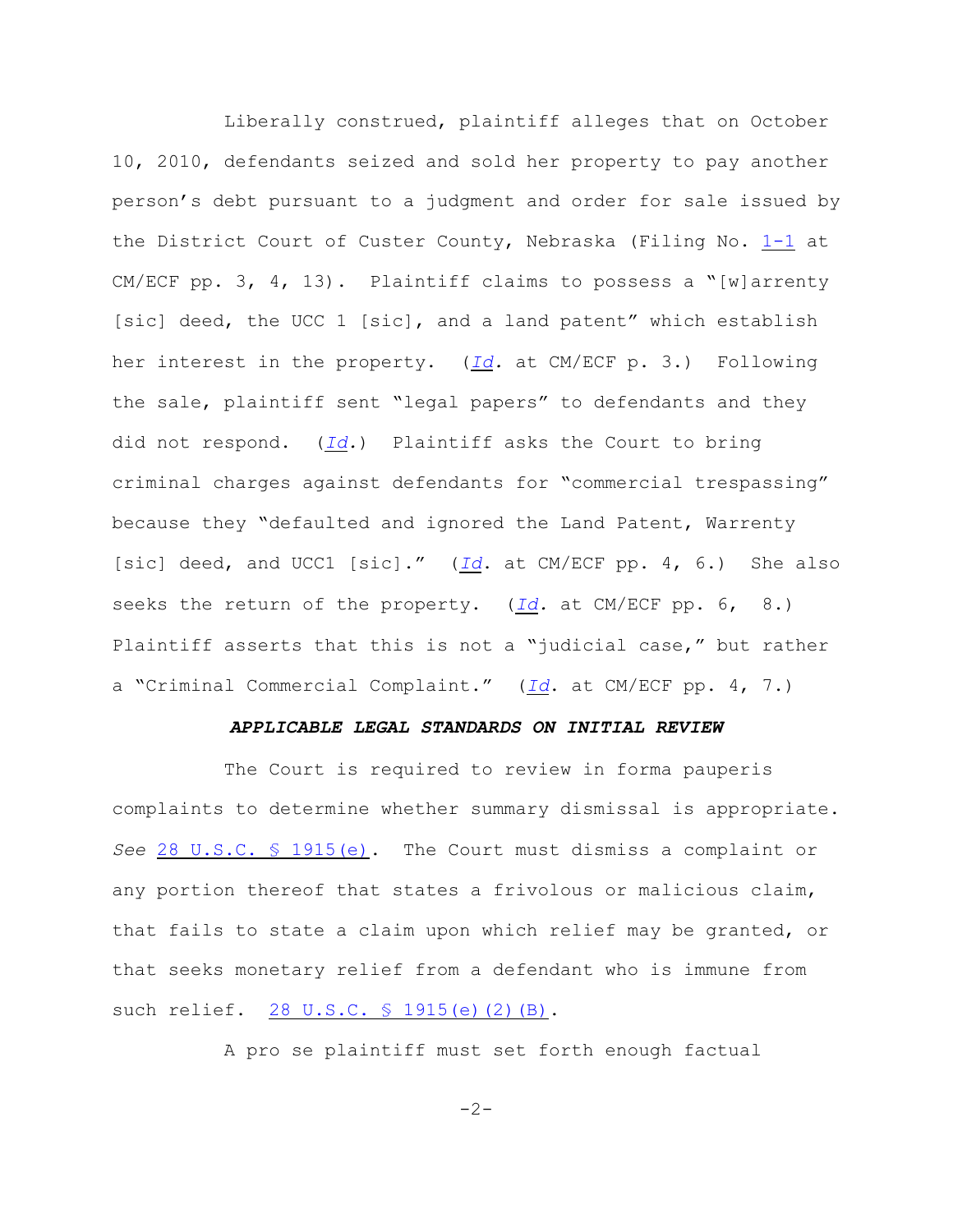allegations to "nudge[] their claims across the line from conceivable to plausible," or "their complaint must be dismissed" for failing to state a claim upon which relief can be granted. *[Bell Atlantic Corp. v. Twombly](http://www.westlaw.com/find/default.wl?rs=CLWP3.0&vr=2.0&cite=550+U.S.+544)*, 550 U.S. 544, 569-70 (2007); *see also Ashcroft v. Iqbal*[, 129 S. Ct. 1937, 1950 \(2009\)](http://www.westlaw.com/find/default.wl?rs=CLWP3.0&vr=2.0&cite=129+S.Ct.+1937) ("A claim has facial plausibility when the plaintiff pleads factual content that allows the court to draw the reasonable inference that the defendant is liable for the misconduct alleged."). Regardless of whether a plaintiff is represented or is appearing pro se, the plaintiff's complaint must allege specific facts sufficient to state a claim. *See Martin v. Sargent*[, 780 F.2d 1334, 1337 \(8th](http://www.westlaw.com/find/default.wl?rs=CLWP3.0&vr=2.0&cite=780+F.2d+1334) [Cir. 1985\)](http://www.westlaw.com/find/default.wl?rs=CLWP3.0&vr=2.0&cite=780+F.2d+1334). However, a pro se plaintiff's allegations must be construed liberally. *[Burke v. North Dakota Dep't of Corr. &](http://www.westlaw.com/find/default.wl?rs=CLWP3.0&vr=2.0&cite=294+F.3d+1043) Rehab.*[, 294 F.3d 1043, 1043-44 \(8th Cir. 2002\)](http://www.westlaw.com/find/default.wl?rs=CLWP3.0&vr=2.0&cite=294+F.3d+1043) (citations omitted).

## *DISCUSSION OF CLAIMS*

A private plaintiff cannot force a criminal prosecution because the "authority to initiate a criminal complaint rests exclusively with state and federal prosecutors." *See [Mercer v.](http://www.westlaw.com/find/default.wl?rs=CLWP3.0&vr=2.0&cite=1995+WL+222178) [Lexington Fayette Urban Cnty. Gov't.](http://www.westlaw.com/find/default.wl?rs=CLWP3.0&vr=2.0&cite=1995+WL+222178)*, No. 94-6645, 1995 WL [222178, at \\*1 \(6th Cir. Apr. 13, 1995\) \(unpublished order\)](http://www.westlaw.com/find/default.wl?rs=CLWP3.0&vr=2.0&cite=1995+WL+222178); *see also Parkhurst v. Tabor*[, 569 F.3d 861, 867 \(8th Cir. 2009\)](http://www.westlaw.com/find/default.wl?rs=CLWP3.0&vr=2.0&cite=569+F.3d+861) (quoting *[United States v. Batchelder](http://www.westlaw.com/find/default.wl?rs=CLWP3.0&vr=2.0&cite=442+U.S.+114)*, 442 U.S. 114, 124 (1979) ("Whether to prosecute and what charge to file or bring before a

 $-3-$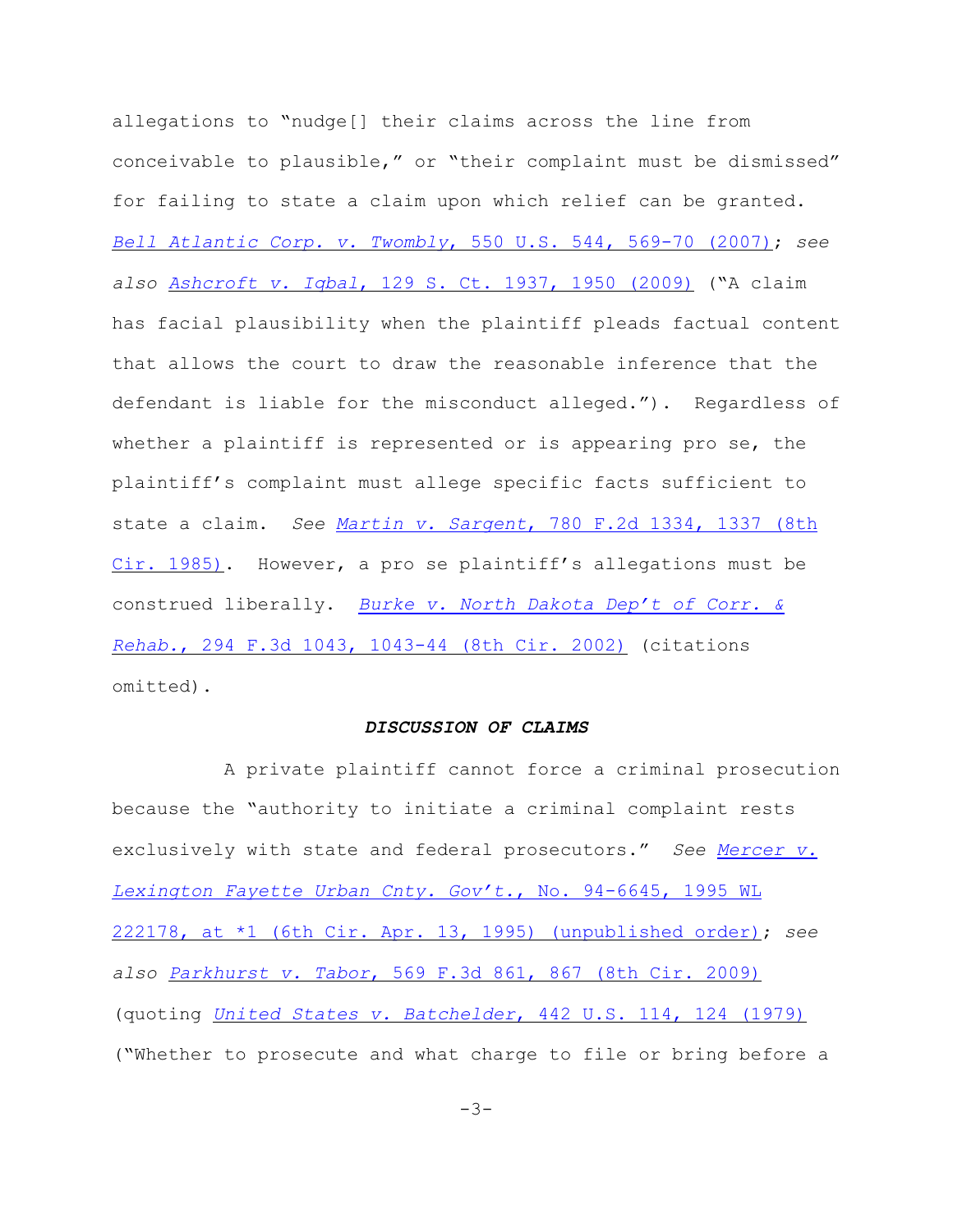grand jury are decisions that generally rest in the prosecutor's discretion.")).

Here, plaintiff asks the Court to initiate criminal charges against defendants for commercial trespassing (Filing No. [1-1](https://ecf.ned.uscourts.gov/doc1/11312270156) at CM/ECF pp. 3-4). Plaintiff insists that the dispute is a criminal matter rather than "judicial." (*[Id](https://ecf.ned.uscourts.gov/doc1/11312270156).* at CM/ECF pp. 4, 7.) Because the Court does not have the authority to force a criminal prosecution, plaintiff's request to initiate criminal charges against defendants fails to state a claim upon which relief may be granted.

To the extent that plaintiff seeks to challenge a state court judgment regarding the land in question, that challenge is barred under the *Rooker-Feldman* doctrine. The *Rooker-Feldman* doctrine prohibits lower federal courts from exercising appellate review of state court judgments*. [Rooker v. Fidelity Trust Co.](http://www.westlaw.com/find/default.wl?rs=CLWP3.0&vr=2.0&cite=263+U.S.+413)*, [263 U.S. 413, 416 \(1923\)](http://www.westlaw.com/find/default.wl?rs=CLWP3.0&vr=2.0&cite=263+U.S.+413); *[District of Columbia Court of Appeals](http://www.westlaw.com/find/default.wl?rs=CLWP3.0&vr=2.0&cite=460+U.S.+462) v. Feldman*[, 460 U.S. 462, 482 \(1983\)](http://www.westlaw.com/find/default.wl?rs=CLWP3.0&vr=2.0&cite=460+U.S.+462). In fact, federal district courts do not have jurisdiction "over challenges to state-court decisions . . . even if those challenges allege that the state court's action was unconstitutional." *[Feldman, 460 U.S. at 486](http://www.westlaw.com/find/default.wl?rs=CLWP3.0&vr=2.0&cite=460+U.S.+486)*; *see also Ballinger v. Culotta*[, 322 F.3d 546, 548-49 \(8th Cir.](http://www.westlaw.com/find/default.wl?rs=CLWP3.0&vr=2.0&cite=322+F.3d+546) [2003\)](http://www.westlaw.com/find/default.wl?rs=CLWP3.0&vr=2.0&cite=322+F.3d+546) (dismissing claims under *Rooker-Feldman* doctrine where the relief requested in the complaint would effectively reverse or undermine the state court decision or void its ruling and noting

 $-4-$